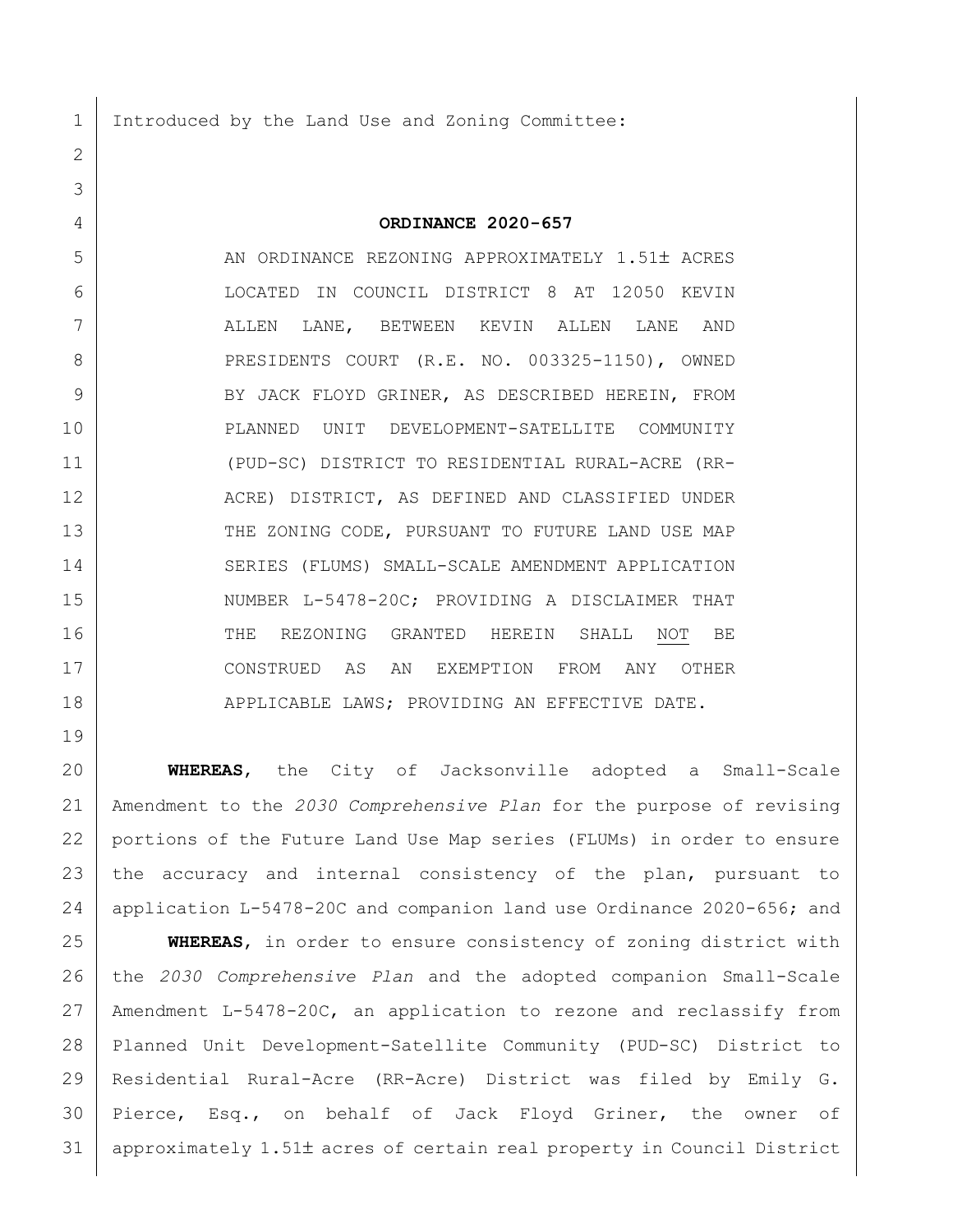$1 \mid 8$ , as more particularly described in Section 1; and

 **WHEREAS**, the Planning and Development Department, in order to ensure consistency of this zoning district with the *2030 Comprehensive Plan*, has considered the rezoning and has rendered an advisory opinion; and

 **WHEREAS**, the Planning Commission has considered the application 7 and has rendered an advisory opinion; and

 **WHEREAS**, the Land Use and Zoning (LUZ) Committee, after due notice, held a public hearing and made its recommendation to the 10 Council; and

 **WHEREAS**, the City Council, after due notice, held a public 12 | hearing, and taking into consideration the above recommendations as well as all oral and written comments received during the public 14 | hearings, the Council finds that such rezoning is consistent with the *2030 Comprehensive Plan* adopted under the comprehensive planning 16 ordinance for future development of the City of Jacksonville; now, 17 therefore

**BE IT ORDAINED** by the Council of the City of Jacksonville:

 **Section 1. Subject Property Location and Description.** The 20 | approximately  $1.51\pm$  acres (R.E. No. 003325-1150) are located in Council District 8 at 12050 Kevin Allen Lane, between Kevin Allen Lane and Presidents Court, as more particularly described in **Exhibit 1**, dated October 6, 2020, and graphically depicted in **Exhibit 2**, both of which are **attached hereto** and incorporated herein by this reference (Subject Property).

 **Section 2. Owner and Applicant Description.** The Subject 27 Property is owned by Jack Floyd Griner. The applicant is Emily G. 28 Pierce, Esq., 1301 Riverplace Boulevard, Suite 1500, Jacksonville, Florida 32207; (904) 398-3911.

 **Section 3. Property Rezoned.** The Subject Property, pursuant to adopted companion Small-Scale Amendment Application L-

 $- 2 -$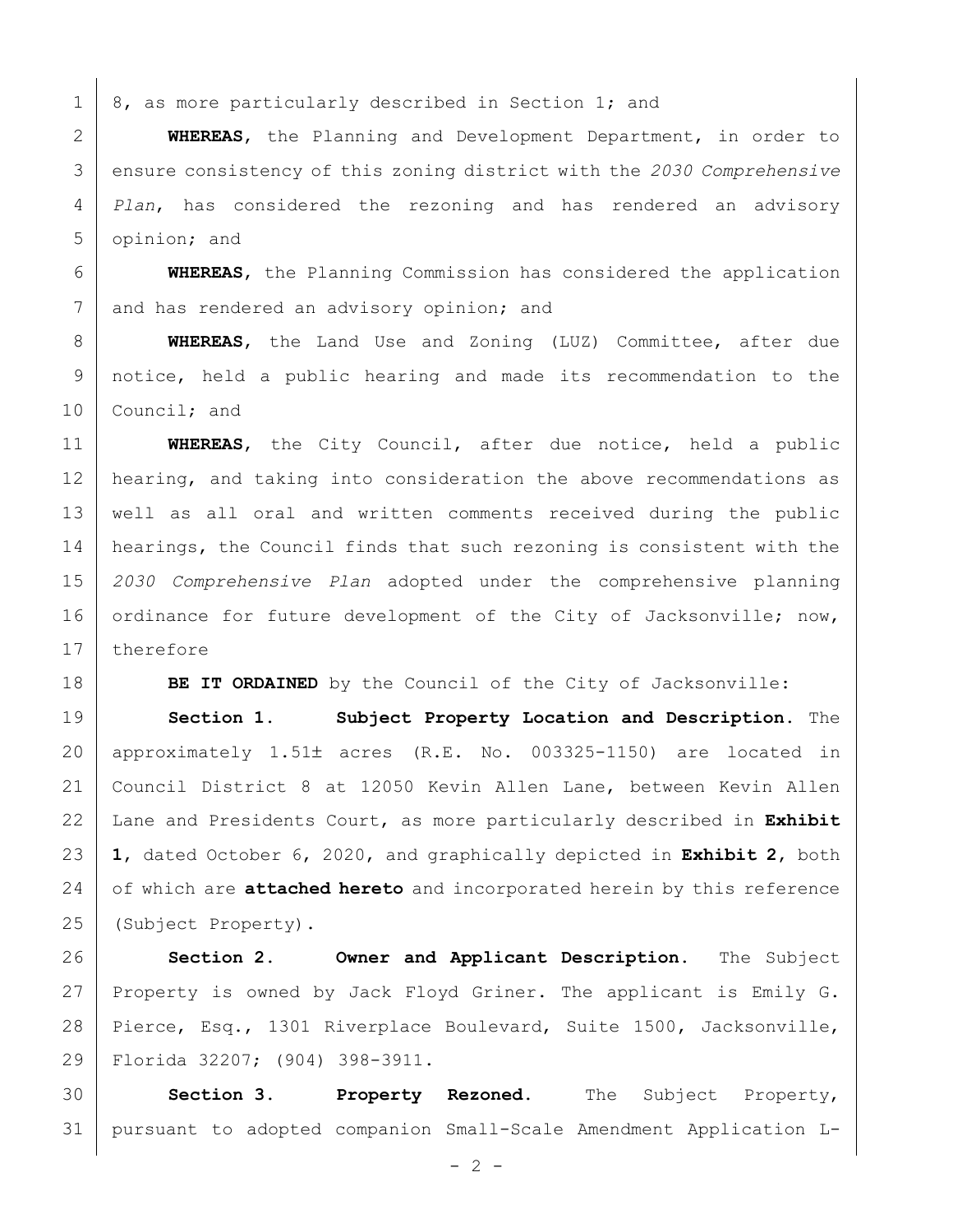5478-20C, is hereby rezoned and reclassified from Planned Unit Development-Satellite Community (PUD-SC) District to Residential Rural-Acre (RR-Acre) District.

 **Section 4. Contingency.** This rezoning shall not become effective until 31 days after adoption of the companion Small-Scale Amendment; and further provided that if the companion Small-Scale Amendment is challenged by the state land planning agency, this 8 | rezoning shall not become effective until the state land planning agency or the Administration Commission issues a final order determining the companion Small-Scale Amendment is in compliance with Chapter 163, *Florida Statutes.*

 **Section 5. Disclaimer.** The rezoning granted herein 13 | shall not be construed as an exemption from any other applicable 14 | local, state, or federal laws, regulations, requirements, permits or 15 | approvals. All other applicable local, state or federal permits or 16 approvals shall be obtained before commencement of the development 17 or use and issuance of this rezoning is based upon acknowledgement, 18 representation and confirmation made by the applicant(s), owner(s), developer(s) and/or any authorized agent(s) or designee(s) that the 20 subject business, development and/or use will be operated in strict compliance with all laws. Issuance of this rezoning does **not** approve, promote or condone any practice or act that is prohibited or 23 restricted by any federal, state or local laws.

 **Section 6. Effective Date.** The enactment of this Ordinance shall be deemed to constitute a quasi-judicial action of the City Council and shall become effective upon signature by the Council 27 President and the Council Secretary.

- 
- 
- 
-